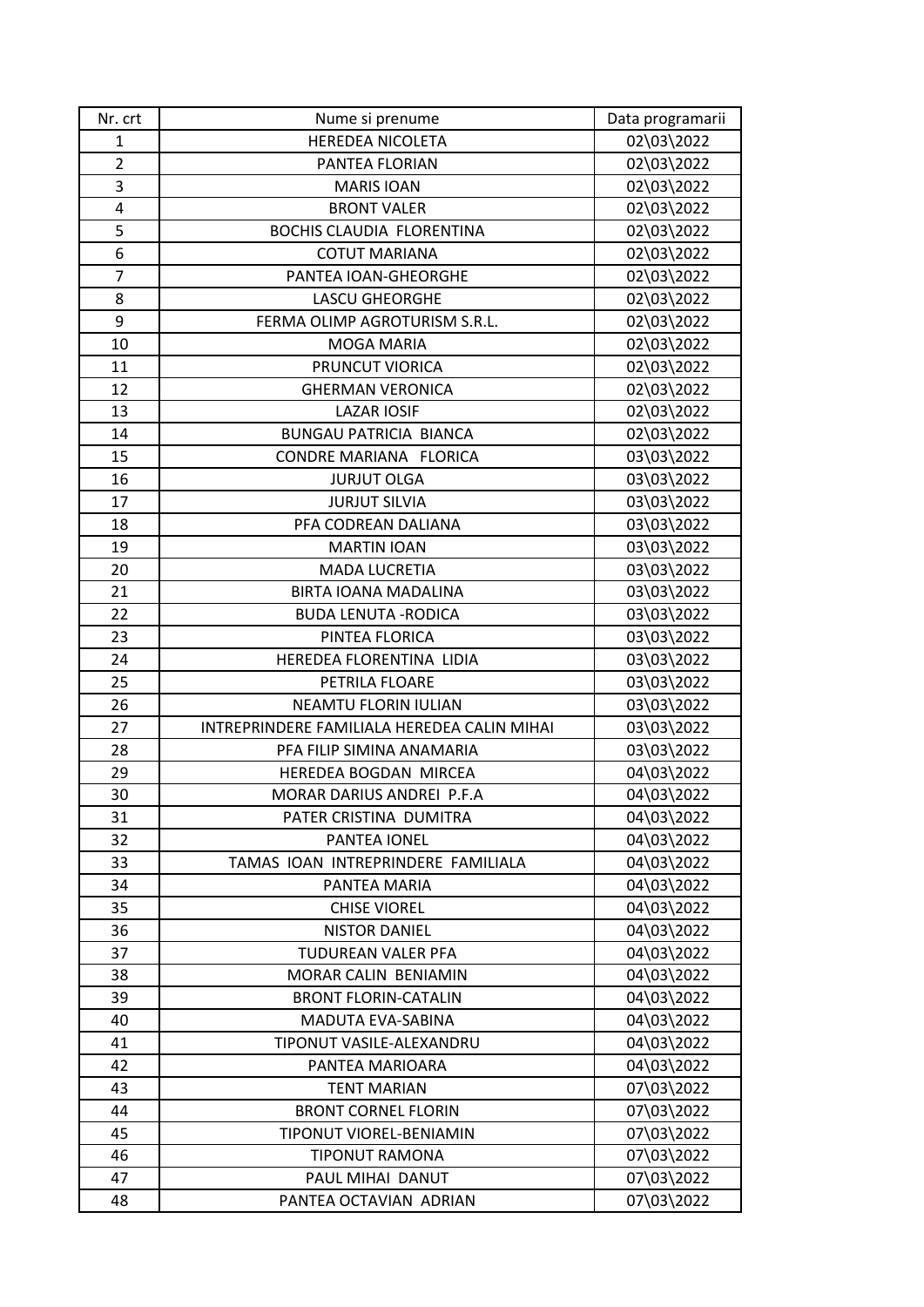| 49 | PANTEA FLORIN ALIN              | 07\03\2022 |
|----|---------------------------------|------------|
| 50 | MOCIAR FLORIAN PETRU            | 07\03\2022 |
| 51 | POP ALIN FLORIN II              | 07\03\2022 |
| 52 | PANTEA ANA                      | 07\03\2022 |
| 53 | TREBUIAN ALEXANDRU SANDU        | 07\03\2022 |
| 54 | RESTEA ROMEO CORNEL             | 07\03\2022 |
| 55 | <b>MADA FLORIAN</b>             | 07\03\2022 |
| 56 | <b>I.I.PAUL ELEONORA</b>        | 07\03\2022 |
| 57 | PAUL VIOLETA-FELICIA            | 08\03\2022 |
| 58 | <b>TENT RODICA</b>              | 08\03\2022 |
| 59 | <b>OSVAT LIVIU MARIUS</b>       | 08\03\2022 |
| 60 | PFA NECULAI IOANA DELIA         | 08\03\2022 |
| 61 | <b>BRONT CLAUDIU ADRIAN</b>     | 08\03\2022 |
| 62 | SOVREA FLORIAN                  | 08\03\2022 |
| 63 | POPOVICI VIOREL                 | 08\03\2022 |
| 64 | <b>DUGA IONEL</b>               | 08\03\2022 |
| 65 | <b>DRIMBE ANA</b>               | 08\03\2022 |
| 66 | FASIE DANIELA ANCA              | 08\03\2022 |
| 67 | LAZAR GAVRIL CORNEL             | 08\03\2022 |
| 68 | <b>BODEA ALINA SIMONA IF</b>    | 08\03\2022 |
| 69 | HODUT FASIE CALIN VALENTIN      | 08\03\2022 |
| 70 | <b>FITERO LUCRETIA</b>          | 08\03\2022 |
| 71 | <b>BORZ MARIA</b>               | 09\03\2022 |
| 72 | PANTEA VERONICA                 | 09\03\2022 |
| 73 | <b>VID GHEORGHE DANIEL</b>      | 09\03\2022 |
| 74 |                                 | 09\03\2022 |
|    | MIHUT FLORIAN                   |            |
| 75 | <b>LASCU ARON</b>               | 09\03\2022 |
| 76 | <b>BUCIUMAN MARIA ADELA PFA</b> | 09\03\2022 |
| 77 | <b>LASCU GHEORGHE</b>           | 09\03\2022 |
| 78 | <b>CHECIU FLORICA</b>           | 09\03\2022 |
| 79 | <b>MORAR VIRGIL</b>             | 09\03\2022 |
| 80 | <b>FASIE CORNEL</b>             | 09\03\2022 |
| 81 | <b>COTUNA GHEORGHE</b>          | 09\03\2022 |
| 82 | <b>BUDA RAVEICA</b>             | 09\03\2022 |
| 83 | <b>LUCA LIVIU</b>               | 09\03\2022 |
| 84 | POPA FLOAREA                    | 09\03\2022 |
| 85 | <b>CIORBA MIRON PETRU</b>       | 10\03\2022 |
| 86 | <b>BURLEA FLOARE</b>            | 10\03\2022 |
| 87 | MADA IOAN                       | 10\03\2022 |
| 88 | <b>CRET IONEL</b>               | 10\03\2022 |
| 89 | POPA FLORICA                    | 10\03\2022 |
| 90 | <b>MOCAN TERTULIAN</b>          | 10\03\2022 |
| 91 | <b>JURJUT FLOARE</b>            | 10\03\2022 |
| 92 | <b>OLAR TEODOR</b>              | 10\03\2022 |
| 93 | <b>BUDA PETRU</b>               | 10\03\2022 |
| 94 | <b>JURJUT RODICA</b>            | 10\03\2022 |
| 95 | PAROHIA ORTODOXA                | 10\03\2022 |
| 96 | <b>JURJUT MARIOARA</b>          | 10\03\2022 |
| 97 | PINTEA TRAIAN                   | 10\03\2022 |
| 98 | <b>JURJUT FLORICA</b>           | 10\03\2022 |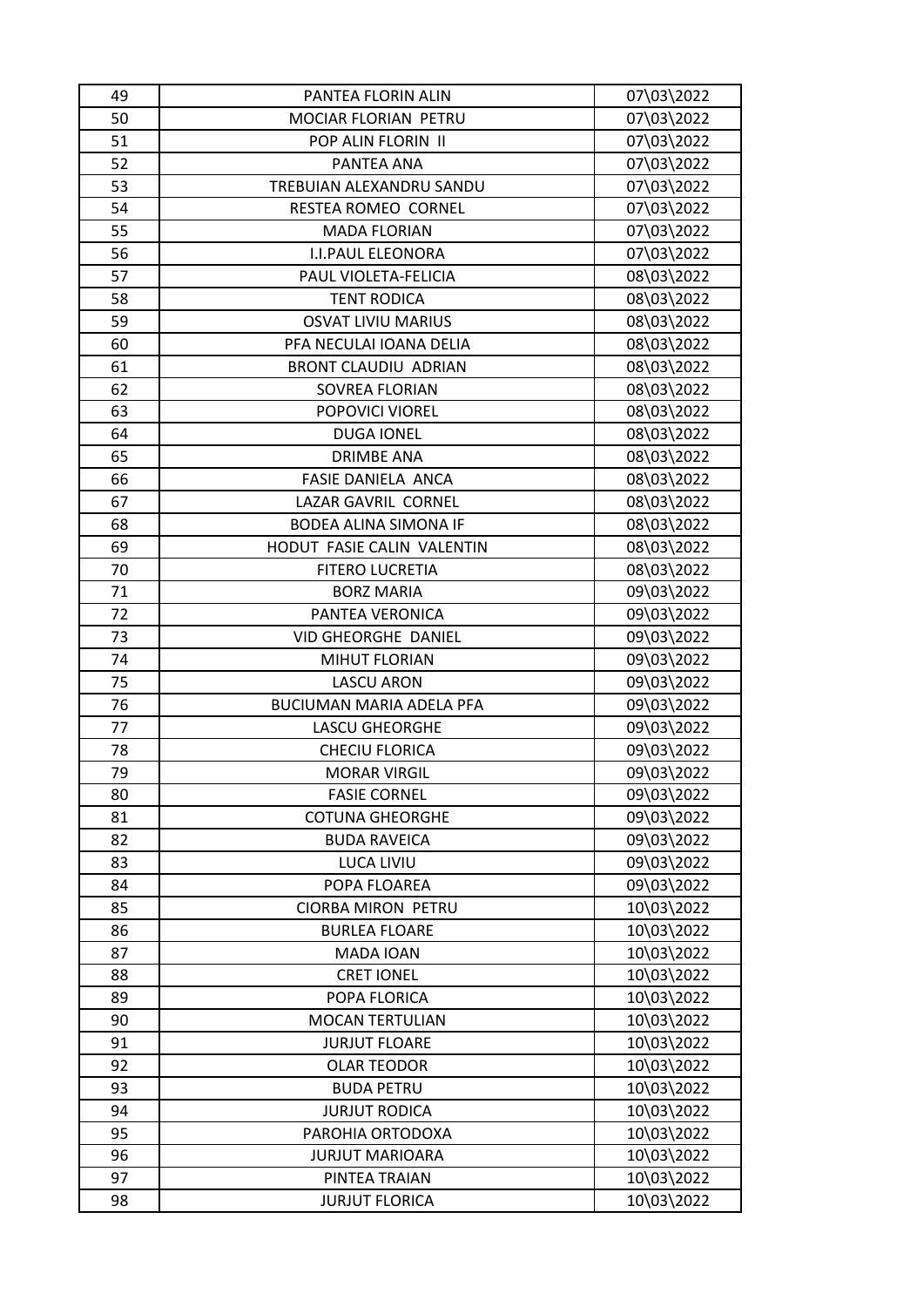| 99  | <b>CIORBA DUMITRU</b>      | 11\03\2022 |
|-----|----------------------------|------------|
| 100 | <b>CRETU MARIA</b>         | 11\03\2022 |
| 101 | PINTEA VERONICA            | 11\03\2022 |
| 102 | <b>JURJUT IOAN</b>         | 11\03\2022 |
| 103 | <b>JURJUT TEODOR</b>       | 11\03\2022 |
| 104 | <b>MATEIAS FLORIAN</b>     | 11\03\2022 |
| 105 | PINTEA ANA                 | 11\03\2022 |
| 106 | <b>GALEA MARIAN VASILE</b> | 11\03\2022 |
| 107 | PINTEA VASILE              | 11\03\2022 |
| 108 | <b>JURJUT VIOREL</b>       | 11\03\2022 |
| 109 | <b>DUMITRU MADA</b>        | 11\03\2022 |
| 110 | <b>CIORBA IOAN</b>         | 11\03\2022 |
| 111 | POPA TEODOR                | 11\03\2022 |
| 112 | <b>JURJUT PETRU</b>        | 11\03\2022 |
| 113 | <b>JURJUT MARIA</b>        | 14\03\2022 |
| 114 | <b>BUDA FLOAREA</b>        | 14\03\2022 |
| 115 | <b>GALEA IONEL</b>         | 14\03\2022 |
| 116 | <b>MADA TEODOR</b>         | 14\03\2022 |
| 117 | <b>JUNC MIRCEA</b>         | 14\03\2022 |
| 118 | PINTEA TEODOR              | 14\03\2022 |
| 119 | <b>BUDA PETRU</b>          | 14\03\2022 |
| 120 | PINTEA VASILIU             | 14\03\2022 |
| 121 | <b>BUDA NICOLAE</b>        | 14\03\2022 |
| 122 | <b>BURLEA ANA</b>          | 14\03\2022 |
| 123 | <b>CIORBA TEODOR</b>       | 14\03\2022 |
| 124 | PINTEA MATEI               | 14\03\2022 |
| 125 | <b>GALEA IOAN</b>          | 14\03\2022 |
| 126 | <b>JURJUT ECATERINA</b>    | 14\03\2022 |
| 127 |                            | 15\03\2022 |
|     | <b>BURLEA ANA</b>          |            |
| 128 | <b>HEREDEA ILIE</b>        | 15\03\2022 |
| 129 | <b>BALA RADU-GHEORGHE</b>  | 15\03\2022 |
| 130 | <b>DAVID FLORICA</b>       | 15\03\2022 |
| 131 | <b>BADEA FLOAREA</b>       | 15\03\2022 |
| 132 | <b>HEREDEA ILIE</b>        | 15\03\2022 |
| 133 | <b>CRACIUN ELISABETA</b>   | 15\03\2022 |
| 134 | <b>LASCU CONSTANTIN</b>    | 15\03\2022 |
| 135 | <b>MADUTA VALENTIN</b>     | 15\03\2022 |
| 136 | <b>LASCU MIHAI</b>         | 15\03\2022 |
| 137 | <b>CRACIUN MATEI MIREL</b> | 15\03\2022 |
| 138 | PETRE DUMITRU              | 15\03\2022 |
| 139 | <b>BRATA FLORIAN</b>       | 15\03\2022 |
| 140 | <b>COTUT VIOREL</b>        | 15\03\2022 |
| 141 | <b>HEREDEA IOAN</b>        | 16\03\2022 |
| 142 | <b>TIMUT VASILE</b>        | 16\03\2022 |
| 143 | <b>LEAC DUMITRU</b>        | 16\03\2022 |
| 144 | <b>BRATA MARIA</b>         | 16\03\2022 |
| 145 | <b>CRACIUN IVANTIE</b>     | 16\03\2022 |
| 146 | <b>COTRAU MARIE</b>        | 16\03\2022 |
| 147 | <b>MARTIN FLORIAN</b>      | 16\03\2022 |
| 148 | <b>MIHUT MARIA</b>         | 16\03\2022 |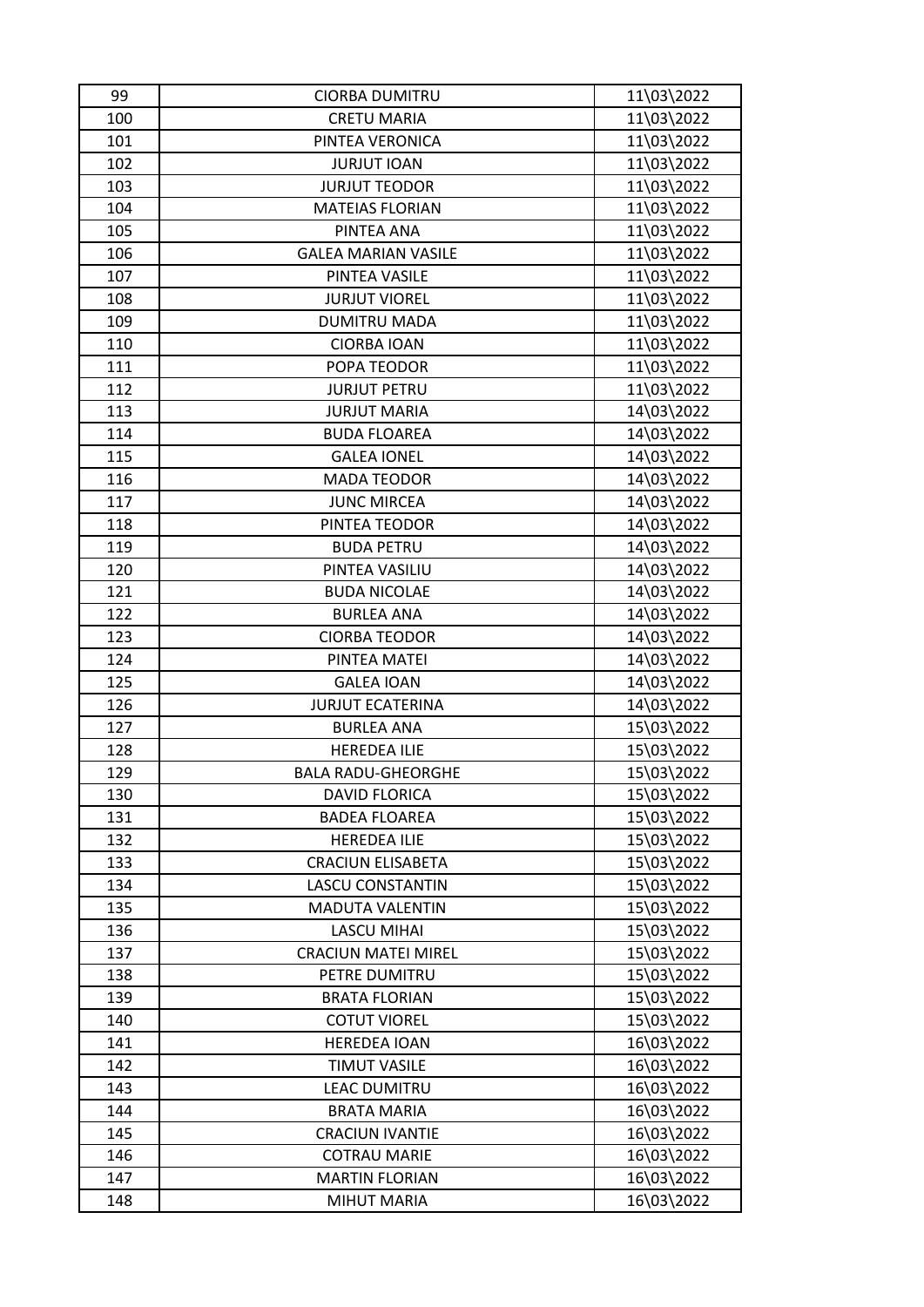| 149 | POGANA ILIE                  | 16\03\2022 |
|-----|------------------------------|------------|
| 150 | <b>JURCA CATITA</b>          | 16\03\2022 |
| 151 | <b>DUMA STANICA</b>          | 16\03\2022 |
| 152 | PATER LILIANA-STEFANIA       | 16\03\2022 |
| 153 | TODITA FLORICA VIORICA       | 16\03\2022 |
| 154 | BAUMAN ANGELA ADRIANA        | 16\03\2022 |
| 155 | <b>BLAGUTA MARIA</b>         | 17\03\2022 |
| 156 | <b>CABA VIORICA</b>          | 17\03\2022 |
| 157 | <b>DUMA MARIA</b>            | 17\03\2022 |
| 158 | POPA ANISOARA GABRIELA       | 17\03\2022 |
| 159 | <b>BRONT PETRU</b>           | 17\03\2022 |
| 160 | PANTEA VALERIAN LIVIU        | 17\03\2022 |
| 161 | <b>HODUT IOAN</b>            | 17\03\2022 |
| 162 | RESTEA VIORICA               | 17\03\2022 |
| 163 | <b>MORAR AUREL</b>           | 17\03\2022 |
| 164 | <b>TIPONUT RODICA</b>        | 17\03\2022 |
| 165 | PAUL IOAN DAN PFA            | 17\03\2022 |
| 166 | <b>KISS IOAN</b>             | 17\03\2022 |
| 167 | <b>KISS IOAN</b>             | 17\03\2022 |
| 168 | <b>COSMAN IOAN</b>           | 17\03\2022 |
| 169 | <b>TRIPONUT IONEL</b>        | 18\03\2022 |
| 170 | <b>BURESCU TEODOR</b>        | 18\03\2022 |
| 171 | MIHELE ALINA-MIRELA          | 18\03\2022 |
| 172 | <b>BRONT DANIEL</b>          | 18\03\2022 |
| 173 | SANDRA ANGELA                | 18\03\2022 |
| 174 | TIPONUT IOAN-SAMUEL          | 18\03\2022 |
| 175 | <b>TIPONUT CALIN MARIUS</b>  | 18\03\2022 |
| 176 | <b>TENT MIHAI</b>            | 18\03\2022 |
| 177 | PAUL FLORIAN                 | 18\03\2022 |
| 178 | <b>PAUL AUREL</b>            | 18\03\2022 |
| 179 | BISERICA ORTODOXA LAZARENI   | 18\03\2022 |
| 180 | <b>TAMAS FLOAREA</b>         | 18\03\2022 |
| 181 | <b>TENT FLORIAN</b>          | 18\03\2022 |
| 182 | MIHUT VIOREL EMIL            | 18\03\2022 |
| 183 | PANTEA IOAN                  | 21\03\2022 |
| 184 | <b>TIPONUT FLORIAN</b>       | 21\03\2022 |
| 185 | <b>GOGA MIRCEA</b>           | 21\03\2022 |
| 186 | <b>GHENT VASILE</b>          | 21\03\2022 |
| 187 | <b>MEZE VIORICA</b>          | 21\03\2022 |
| 188 | <b>TENT FLORIAN</b>          | 21\03\2022 |
| 189 | <b>TIPONUT TEODOR</b>        | 21\03\2022 |
| 190 | <b>SURLEA RODICA</b>         | 21\03\2022 |
| 191 | POPA LAZAR ILIE              | 21\03\2022 |
| 192 | <b>BURESCU TEODOR-MARIUS</b> | 21\03\2022 |
| 193 | <b>HODUT VIRGIL</b>          | 21\03\2022 |
| 194 | <b>GOGA DUMITRU</b>          | 21\03\2022 |
| 195 | PAUL IOAN                    | 21\03\2022 |
| 196 | <b>TIPONUT FLORIAN</b>       | 21\03\2022 |
| 197 | <b>FASIE FLORIAN</b>         | 22\03\2022 |
| 198 | PRUNCUT FLOARE               | 22\03\2022 |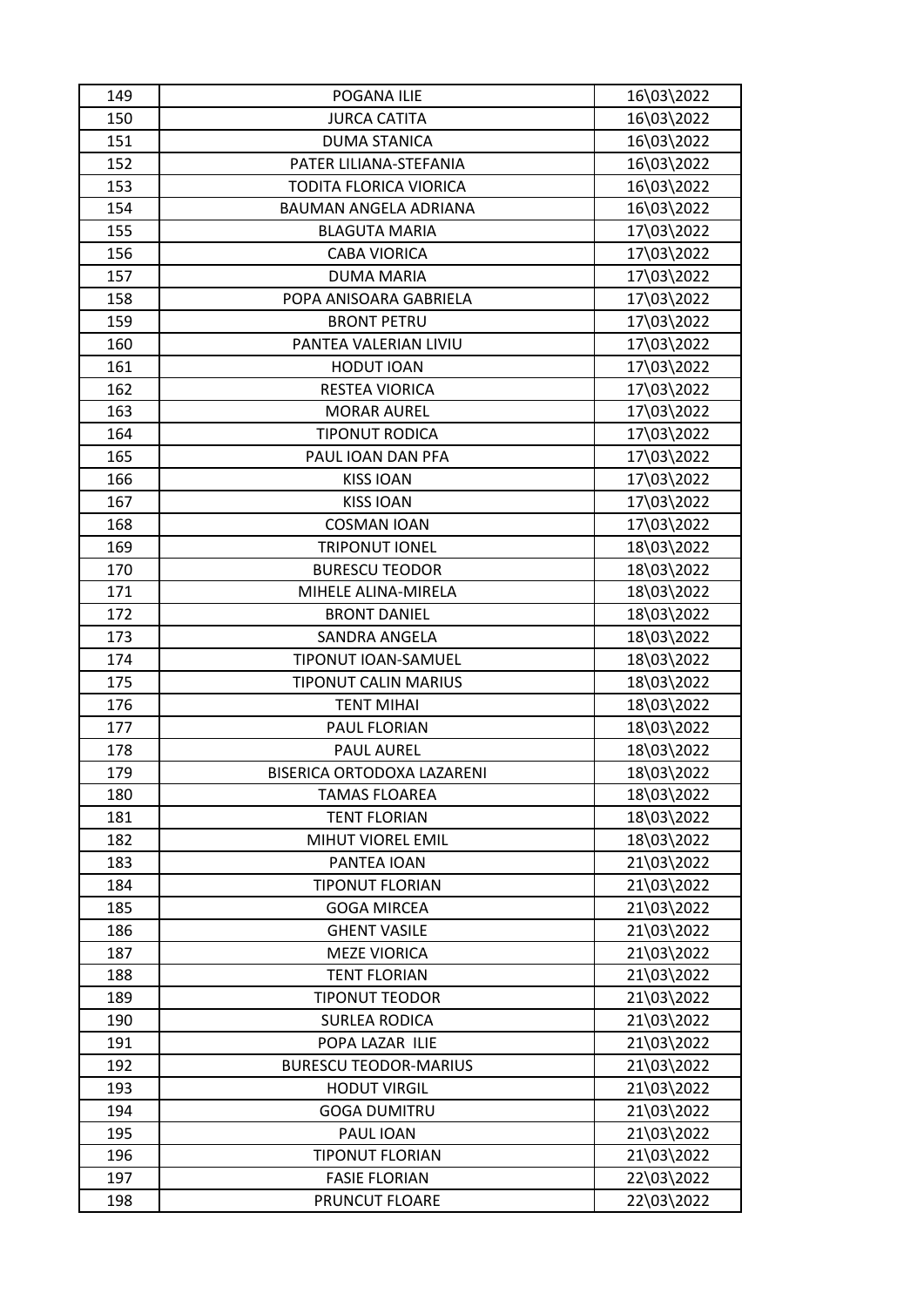| 199 | PETRILA ILIE                                | 22\03\2022 |
|-----|---------------------------------------------|------------|
| 200 | <b>BURLEA IOAN</b>                          | 22\03\2022 |
| 201 | <b>TIMUT FLORIAN</b>                        | 22\03\2022 |
| 202 | PATER IOAN NICOLAE                          | 22\03\2022 |
| 203 | PAUL CRISTIAN VASILE                        | 22\03\2022 |
| 204 | <b>TIPONUT GHEORGHE</b>                     | 22\03\2022 |
| 205 | <b>TALPOS FLOARE</b>                        | 22\03\2022 |
| 206 | POPA FLOAREA                                | 22\03\2022 |
| 207 | <b>MADUTA ANA</b>                           | 22\03\2022 |
| 208 | PINTEA NICOLAE                              | 22\03\2022 |
| 209 | <b>TIMUT DOREL</b>                          | 23\03\2022 |
| 210 | PAUL MARIOARA                               | 23\03\2022 |
| 211 | <b>LASCU GHEORGE</b>                        | 23\03\2022 |
| 212 | PATER NICOLAE FLORIAN                       | 23\03\2022 |
| 213 | <b>BARA MARIEA</b>                          | 23\03\2022 |
| 214 | <b>DRINBEA FLORIAN</b>                      | 23\03\2022 |
| 215 | LASCU GHEORGHE DORIN                        | 23\03\2022 |
| 216 | <b>DRIMBEA FLOAREA</b>                      | 23\03\2022 |
| 217 | <b>GALE DUMITRU</b>                         | 23\03\2022 |
| 218 | <b>CIORBA GHEORGHE- TEODOR</b>              | 23\03\2022 |
| 219 | <b>GALEA IONUT FLAVIU PFA</b>               | 23\03\2022 |
| 220 | II MIHELEA MARCEL OVIDIU                    | 23\03\2022 |
| 221 | CIPCIRI FLORICA I.F.                        | 24\03\2022 |
| 222 | MOGA F FLORIAN SORIN IF                     | 24\03\2022 |
| 223 | POGANA IOAN CIPRIAN P.F.A.                  | 24\03\2022 |
| 224 | INTREPRINDERE INDIVIDUALA TENT ROXANA IOANA | 24\03\2022 |
| 225 | <b>TENT COSMIN</b>                          | 24\03\2022 |
| 226 | <b>SC BOGLUT AGRO SRL</b>                   | 24\03\2022 |
| 227 | SC OMEGA AGRO SRL                           | 24\03\2022 |
| 228 | SC MEGA AGRO STAR SRL                       | 24\03\2022 |
| 229 | BISERICA ORTODOXA ROMANA MIHELEU            | 24\03\2022 |
| 230 | <b>FASIE DOREL I.F.</b>                     | 24\03\2022 |
| 231 | <b>ADRIENNE BEANS SRL</b>                   | 24\03\2022 |
| 232 | MOGA ILIE DANIEL                            | 24\03\2022 |
| 233 | PFA BUCIUMAN IOANA VIORICA                  | 24\03\2022 |
| 234 | <b>CRETU DUMITRU</b>                        | 24\03\2022 |
| 235 | <b>BUNGAU TEODOR</b>                        | 25\03\2022 |
| 236 | <b>RESTEA AUREL</b>                         | 25\03\2022 |
| 237 | MOGA ELISABETA                              | 25\03\2022 |
| 238 | <b>LEAC MARCEL-DORIN</b>                    | 25\03\2022 |
| 239 | LASCU LAVINIU TEODOR PFA                    | 25\03\2022 |
| 240 | <b>BRATA GHEORGHE</b>                       | 25\03\2022 |
| 241 | POPA VASILE                                 | 25\03\2022 |
| 242 | <b>BLAGUTA FLOAREA</b>                      | 25\03\2022 |
| 243 | PFA PANTEA ALEXANDRA MARIA                  | 25\03\2022 |
| 244 | POPOVICI CALIN-IOAN                         | 25\03\2022 |
| 245 | POPOVICI VIOREL                             | 25\03\2022 |
| 246 | MANGRA GHEORGHE-IOAN                        | 25\03\2022 |
| 247 | <b>TODINCA DRAGOMIR</b>                     | 25\03\2022 |
|     |                                             |            |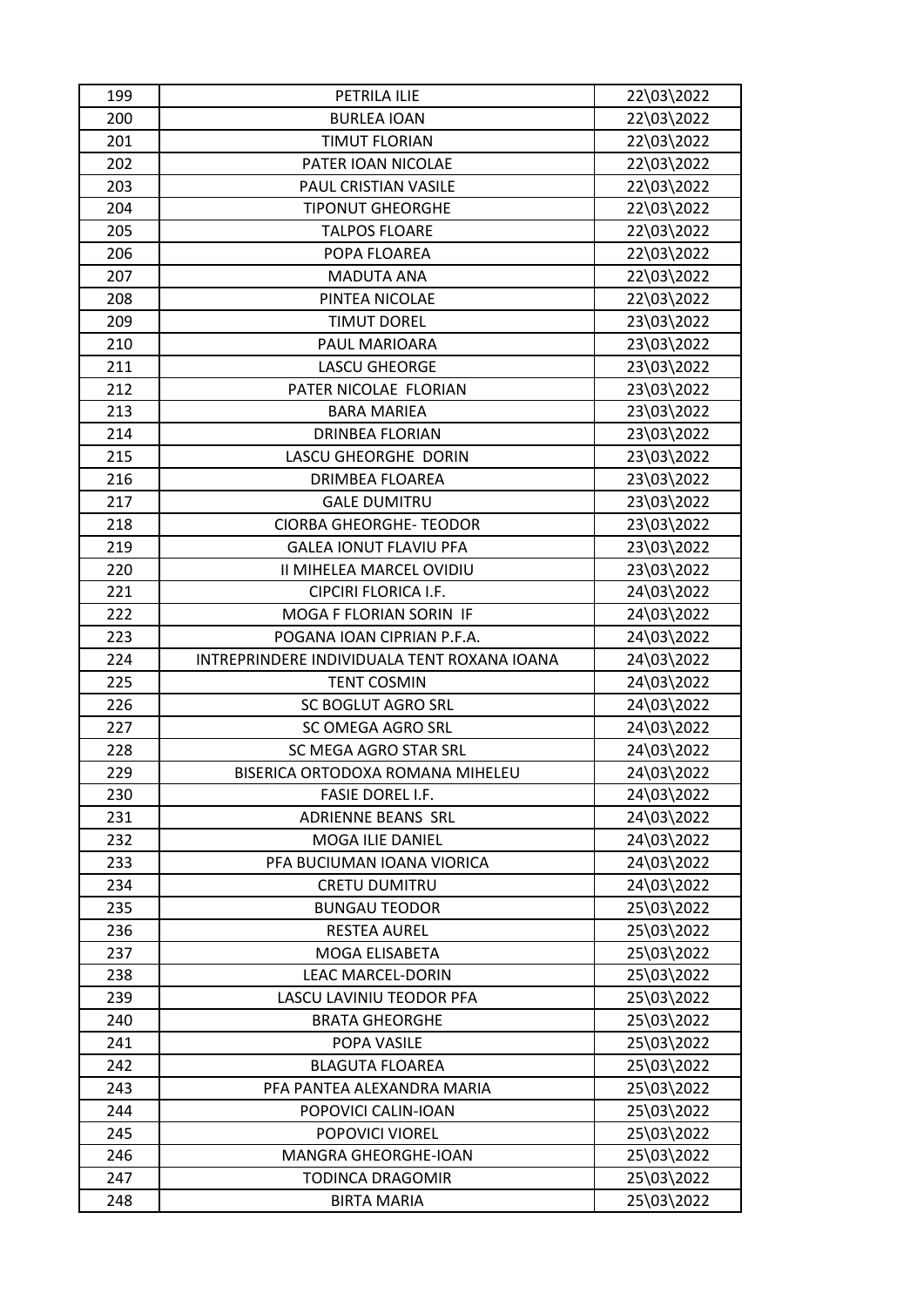| 249 | PANTEA NICOLETA LEONTINA PFA     | 28\03\2022 |
|-----|----------------------------------|------------|
| 250 | PAUL VASILE                      | 28\03\2022 |
| 251 | <b>GOGA ANCA ALINA</b>           | 28\03\2022 |
| 252 | <b>JURCUT IOAN PFA</b>           | 28\03\2022 |
| 253 | PATER FLORIAN DANIEL PFA         | 28\03\2022 |
| 254 | <b>GAVRUTA MARIANA</b>           | 28\03\2022 |
| 255 | DUMA NICOLAE-CATALIN             | 28\03\2022 |
| 256 | LASCU GHEORGHINA FLORICA         | 28\03\2022 |
| 257 | <b>FASIE SORIN ALIN</b>          | 28\03\2022 |
| 258 | CODREAN OCTAVIAN PFA             | 28\03\2022 |
| 259 | LILE IOAN                        | 28\03\2022 |
| 260 | PAUL NICOLAIE                    | 29\03\2022 |
| 261 | <b>TAMAS CRISTIAN</b>            | 30\03\2022 |
| 262 | <b>LASCU MIHAI</b>               | 30\03\2022 |
| 263 | <b>GLIGOR FELICIA-FLORENTINA</b> | 30\03\2022 |
| 264 | <b>LASCU MIHAI</b>               | 31\03\2022 |
| 265 | PFA BRANZAS MARIA                | 31\03\2022 |
| 266 | AHERGHELIGITEI IOANA-CRISTINA    | 01\04\2022 |
| 267 | <b>BODEA FLORINA DANA</b>        | 01\04\2022 |
| 268 | <b>MORAR IONEL</b>               | 01\04\2022 |
| 269 | TENT MINODORA MARIANA            | 01\04\2022 |
| 270 | POJOGA RODICA                    | 01\04\2022 |
| 271 | SALAJAN IOAN                     | 01\04\2022 |
| 272 | <b>BRADEA ALEXANDRU</b>          | 04\04\2022 |
| 273 | NEGRU ADRIANA-EMILIA             | 04\04\2022 |
| 274 | HEREDEA CRISTIAN-VIOREL          | 04\04\2022 |
| 275 | ROSESCU DAN-CONSTANTIN           | 04\04\2022 |
| 276 | DARABAN FLORIAN                  | 04\04\2022 |
| 277 | <b>SUSMAN VIOREL</b>             | 05\04\2022 |
| 278 | PIRTEA MADALIN-IONUT             | 05\04\2022 |
| 279 | MOGA IOAN                        | 06\04\2022 |
| 280 | ARDELEAN MARIA                   | 06\04\2022 |
| 281 | BERCEAN ALEXANDRU                | 06\04\2022 |
| 282 | ARDELEAN DAVID                   | 06\04\2022 |
| 283 | PACURAR OLGA                     | 06\04\2022 |
| 284 | MIHUT GHEORGHE-IONUT             | 07\04\2022 |
| 285 | <b>TAMAS FLORENTINA</b>          | 07\04\2022 |
| 286 | <b>MIHUT FLORIAN</b>             | 08\04\2022 |
| 287 | <b>FASIE MARIA</b>               | 08\04\2022 |
| 288 | <b>MANGRA MARIOARA</b>           | 08\04\2022 |
| 289 | <b>GALEA GHITA</b>               | 08\04\2022 |
| 290 | OROS CRISTINA-RAMONA             | 11\04\2022 |
| 291 | POTLOG MARIA CORINA              | 11\04\2022 |
| 292 | ALBU LENUTA                      | 11\04\2022 |
| 293 | <b>CHISBORA GAVRIL</b>           | 11\04\2022 |
| 294 | RESTEA CRISTIAN DAN              | 11\04\2022 |
| 295 | <b>BARA IOAN VIRGIL</b>          | 11\04\2022 |
| 296 | NISTOR FLORIAN CALIN             | 11\04\2022 |
| 297 | <b>CRACIUN MARIUS DOREL</b>      | 11\04\2022 |
| 298 | PATER MARIA                      | 11\04\2022 |
|     |                                  |            |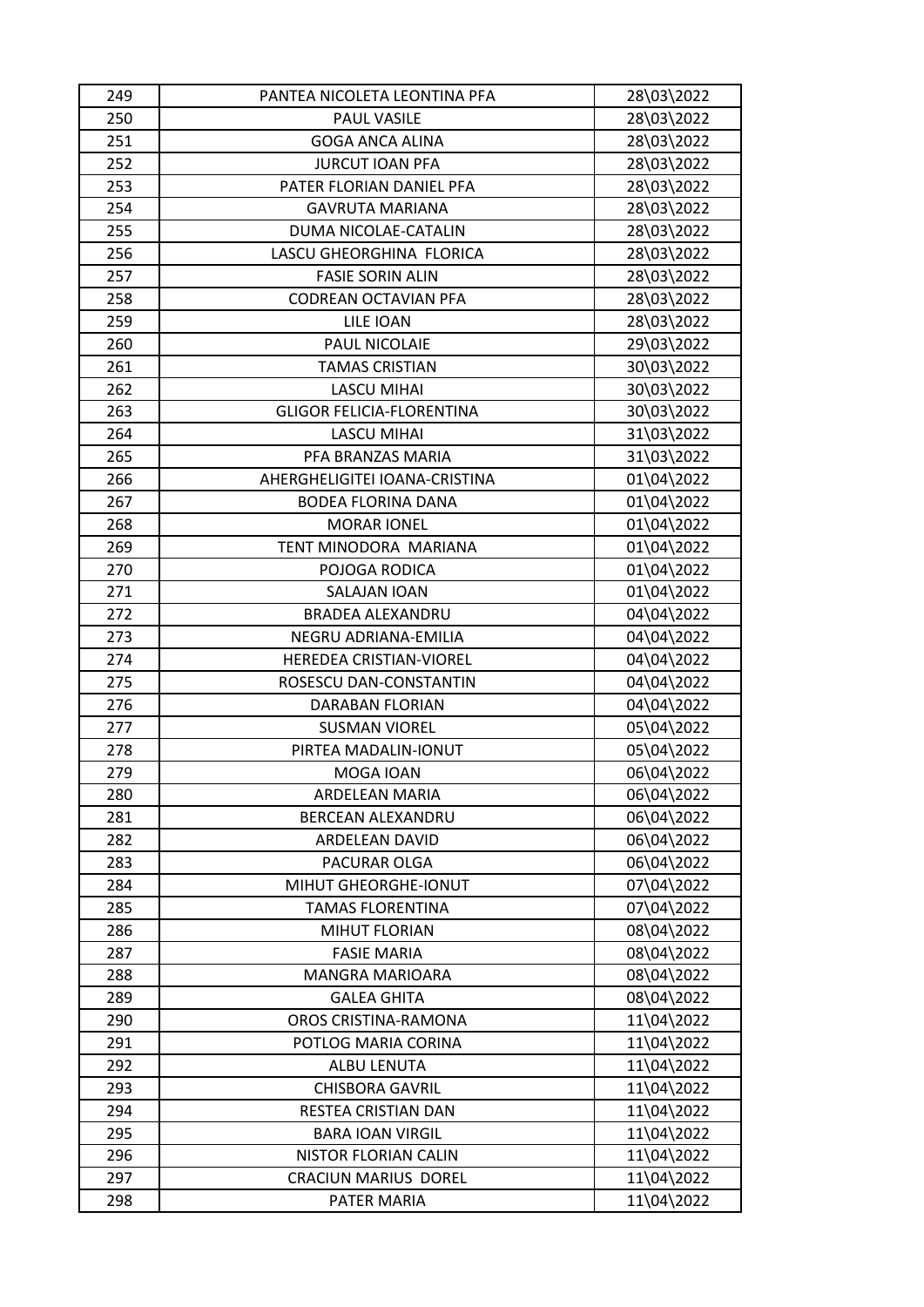| 299        | <b>MOTOC FLOAREA</b>          | 11\04\2022               |
|------------|-------------------------------|--------------------------|
| 300        | MIHELE GAVRIL                 | 11\04\2022               |
| 301        | LEAC DAFINA ROXANA            | 11\04\2022               |
| 302        | <b>VALENTIN-SORIN HEREDEA</b> | 11\04\2022               |
| 303        | <b>RESTEA MIHAI</b>           | 12\04\2022               |
| 304        | POPA PETRU                    | 12\04\2022               |
| 305        | <b>CRACIUN VIORICA</b>        | 12\04\2022               |
| 306        | <b>SARAC IOAN</b>             | 12\04\2022               |
| 307        | <b>BODEA IONEL TRAIAN</b>     | 12\04\2022               |
| 308        | <b>ARDELEAN FLOARE</b>        | 12\04\2022               |
| 309        | <b>BRONT DOMNICA</b>          | 12\04\2022               |
| 310        | <b>DRIMBE MARIA</b>           | 12\04\2022               |
| 311        | <b>MOGA LIVIU</b>             | 12\04\2022               |
| 312        | POP ANA                       | 12\04\2022               |
| 313        | <b>FASIE MARIANA-ANDA</b>     | 12\04\2022               |
| 314        | <b>MARIN IOAN</b>             | 12\04\2022               |
| 315        | BALAJ SIMONA CARMEN RODICA    | 12\04\2022               |
| 316        | <b>MARTIN PETRU</b>           | 12\04\2022               |
| 317        | PANTEA AMALIA RAMONA          | 13\04\2022               |
| 318        | <b>FASIE FLORIAN</b>          | 13\04\2022               |
| 319        | <b>LETEA MARIA</b>            | 13\04\2022               |
| 320        | <b>BALA DRAGOMIR</b>          | 13\04\2022               |
| 321        | <b>CURPAS FLORIAN</b>         | 13\04\2022               |
| 322        | MUT FLORICA MARCELA           | 13\04\2022               |
| 323        | MADA ION-BOGDAN               | 13\04\2022               |
| 324        | DARABAN ZAHARIA               | 13\04\2022               |
| 325        | <b>MADUTA MARIA</b>           | 13\04\2022               |
| 326        | <b>MARTIN EMIL</b>            | 13\04\2022               |
| 327        | DUME VASILE-CORNELIU          |                          |
|            | <b>GLIGOR VALERIU</b>         | 13\04\2022<br>13\04\2022 |
| 328<br>329 | <b>MIHUT VIOARA</b>           | 13\04\2022               |
|            | <b>CACUCI CIPRIAN</b>         |                          |
| 330        |                               | 13\04\2022               |
| 331        | <b>MEZE VIORICA-ANA</b>       | 14\04\2022               |
| 332        | <b>MEZE IOAN</b>              | 14\04\2022               |
| 333        | <b>FURTOS LAVINIA-AMALIA</b>  | 14\04\2022               |
| 334        | <b>LILEA VIORICA</b>          | 14\04\2022               |
| 335        | <b>FAUR DAN</b>               | 14\04\2022               |
| 336        | <b>SALAGEAN FLOARE</b>        | 14\04\2022               |
| 337        | PINTEA ADRIAN GABRIEL         | 14\04\2022               |
| 338        | <b>ULICI MARIA</b>            | 14\04\2022               |
| 339        | PAUL FLORIAN MARIAN           | 14\04\2022               |
| 340        | DARABAN MIHAI                 | 14\04\2022               |
| 341        | MELUT FLORENTINA-LACRIMIOARA  | 14\04\2022               |
| 342        | <b>OLAR ADRIANA</b>           | 14\04\2022               |
| 343        | <b>SERES DORIN-GHEORGHE</b>   | 14\04\2022               |
| 344        | <b>MADA VASILE</b>            | 14\04\2022               |
| 345        | <b>SALAJAN LIVIA</b>          | 15\04\2022               |
| 346        | LILEA MARCEL-IOAN             | 15\04\2022               |
| 347        | <b>ILUTIA VASILE</b>          | 15\04\2022               |
| 348        | MELUT BEATRIX PATRICIA        | 15\04\2022               |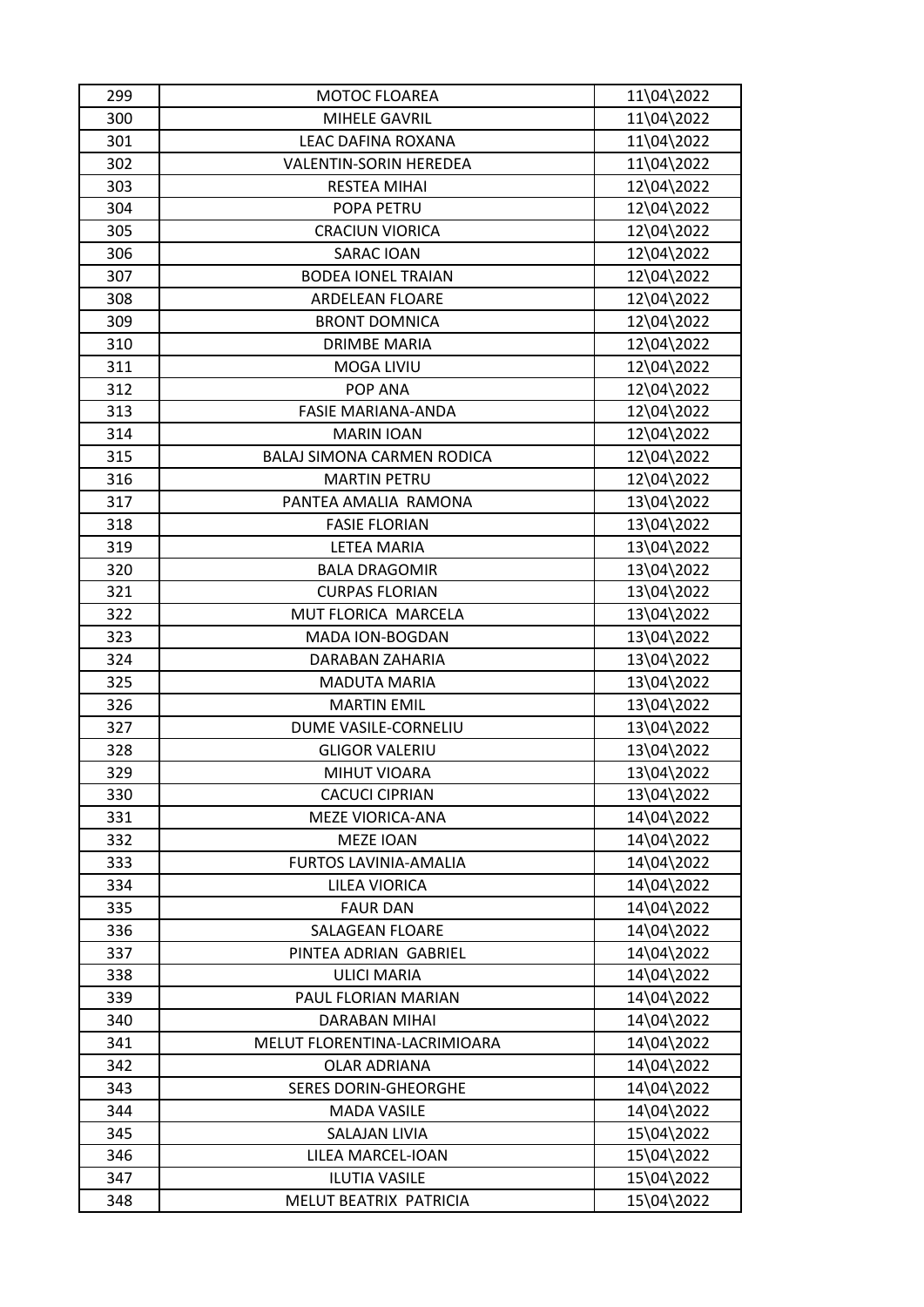| 349 | POPA MIHAI                                     | 15\04\2022 |
|-----|------------------------------------------------|------------|
| 350 | POPA IOAN                                      | 15\04\2022 |
| 351 | <b>BARUTA LIGIA-SIMONA</b>                     | 15\04\2022 |
| 352 | <b>BLAGUTA CRACIUN-DUMITRU</b>                 | 15\04\2022 |
| 353 | <b>MEZE FLORIN-IONUT</b>                       | 15\04\2022 |
| 354 | AMBRO MARIANA-FLORICA                          | 15\04\2022 |
| 355 | <b>CIPLEU IOAN</b>                             | 15\04\2022 |
| 356 | <b>MORAR VIOREL-OCTAVIAN</b>                   | 15\04\2022 |
| 357 | LEUCEA ILDIKO                                  | 15\04\2022 |
| 358 | <b>HOTEA ANA</b>                               | 15\04\2022 |
| 359 | PANTEA PETRU                                   | 18\04\2022 |
| 360 | PACURAR STELIAN-SORIN                          | 18\04\2022 |
| 361 | MADA ELENA IULIANA                             | 18\04\2022 |
| 362 | <b>NUTAS NICOLAE</b>                           | 18\04\2022 |
| 363 | <b>DUMA GHEORGHE</b>                           | 18\04\2022 |
| 364 | LEUCEA AURORA                                  | 18\04\2022 |
| 365 | PAUL FLORIAN                                   | 18\04\2022 |
| 366 | <b>MADUTA GEORGETA</b>                         | 18\04\2022 |
| 367 | PRUNCUT FLORICA                                | 18\04\2022 |
| 368 | POPA ROZALIA                                   | 18\04\2022 |
| 369 | PETRILA IONEL                                  | 18\04\2022 |
| 370 | <b>BODIS ANA</b>                               | 18\04\2022 |
| 371 | <b>MANGRA LETITIA</b>                          | 18\04\2022 |
| 372 | <b>FORA TEODOR</b>                             | 18\04\2022 |
| 373 | <b>BRONT ELISABETA</b>                         | 19\04\2022 |
| 374 | <b>IVAN CALIN-GHEORGHE</b>                     | 19\04\2022 |
| 375 | <b>MARIAN ADRIAN</b>                           | 19\04\2022 |
| 376 | <b>FASIE PETRU</b>                             | 19\04\2022 |
| 377 | SILBERKNOLL DAYANA-TANIA-LIDIA                 | 19\04\2022 |
| 378 | <b>BUTIRI OLIMPIU DOLORES PFA</b>              | 19\04\2022 |
| 379 | <b>MIHUT FLOARE</b>                            | 19\04\2022 |
| 380 | <b>SUSMAN IOAN</b>                             | 19\04\2022 |
| 381 | <b>GLIGOR MARIUS VASILE</b>                    | 19\04\2022 |
| 382 | <b>NAN MARIA</b>                               | 19\04\2022 |
| 383 | HODUT FASIE VALERIU                            | 19\04\2022 |
| 384 | JUDEA LIVIU IOAN                               | 19\04\2022 |
| 385 | POP LAVINIA                                    | 19\04\2022 |
| 386 | MOZA ILEANA                                    | 19\04\2022 |
| 387 | <b>TEAHA SILVIA</b>                            | 20\04\2022 |
| 388 | MIHELE PAUL CRISTIAN                           | 20\04\2022 |
| 389 | PINTEA AUREL CALIN                             | 20\04\2022 |
| 390 | JURCAU ADELA MARIANA                           | 20\04\2022 |
| 391 | <b>BALAJ IOAN</b>                              | 20\04\2022 |
| 392 | BORTIG CRISTIAN-TRAIAN INTREPRINDERE FAMILIALA | 20\04\2022 |
| 393 | <b>LAZAR IOAN</b>                              | 20\04\2022 |
| 394 | <b>BURLEA COSMIN-IOAN</b>                      | 20\04\2022 |
| 395 | <b>TIMUT IOAN</b>                              | 20\04\2022 |
| 396 | PATER CONSTANTIN IOAN PFA                      | 20\04\2022 |
| 397 | <b>GAVRUTA IOAN</b>                            | 20\04\2022 |
| 398 | PATER IOAN                                     | 20\04\2022 |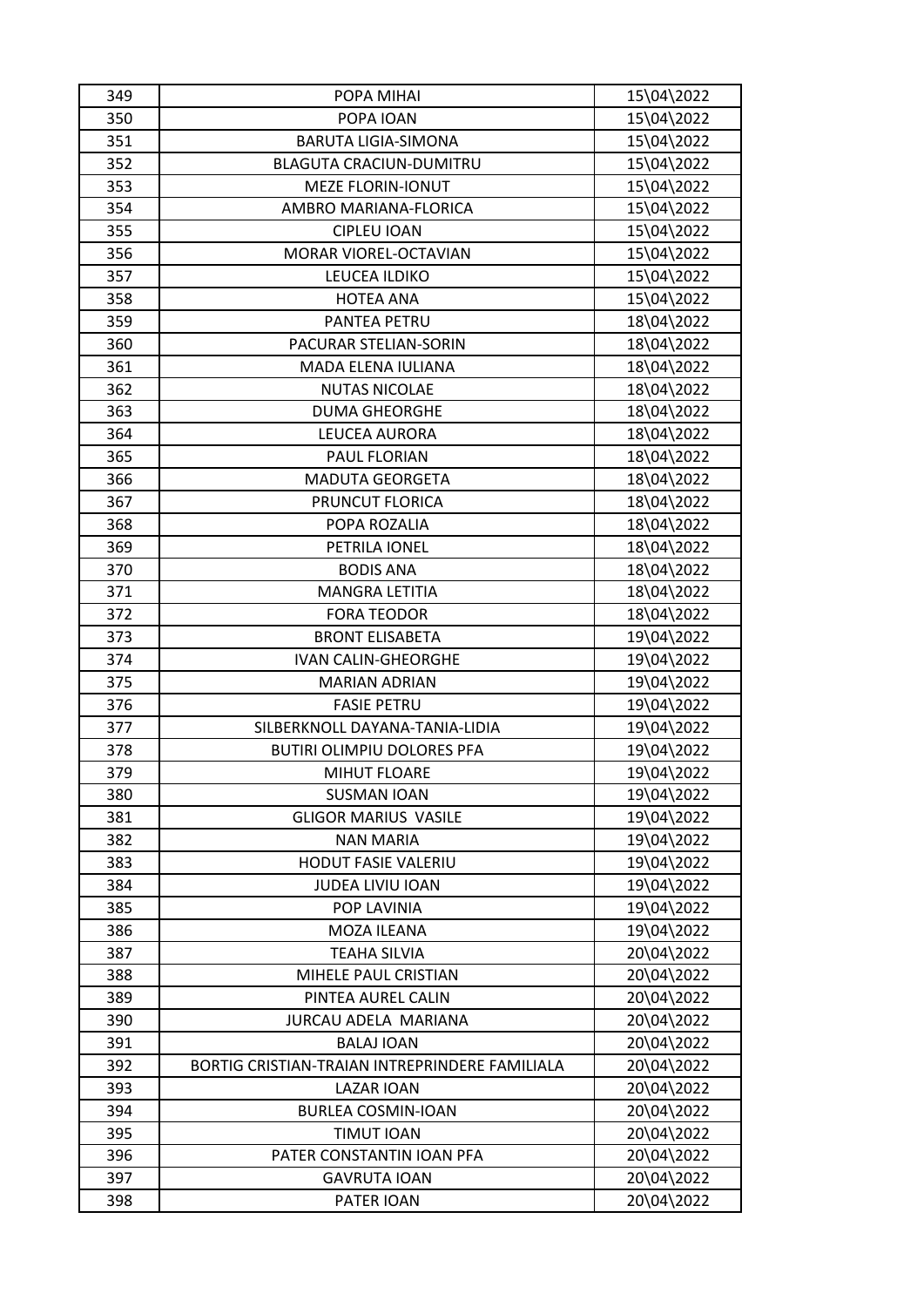| 399        | SARBA NICOLETA ELISABETA              | 20\04\2022 |
|------------|---------------------------------------|------------|
| 400        | <b>BAT SEBASTIAN-FLORIN</b>           | 20\04\2022 |
| 401        | POPOVICI DANIEL                       | 21\04\2022 |
| 402        | <b>LILE FLORIAN</b>                   | 21\04\2022 |
| 403        | PAUL FLORIAN                          | 21\04\2022 |
| 404        | MADA IOAN                             | 21\04\2022 |
| 405        | SALAGEAN VICTOR                       | 21\04\2022 |
| 406        | RESTEA LUCIAN FLORIN                  | 21\04\2022 |
| 407        | ARDELEAN PETRU                        | 21\04\2022 |
| 408        | <b>SZABO ROZALIA</b>                  | 26\04\2022 |
| 409        | <b>LEGIAN MIRCEA-ADRIAN</b>           | 26\04\2022 |
| 410        | SECARA OLIVIU FLORIAN                 | 26\04\2022 |
| 411        | <b>JURJAC RODICA</b>                  | 26\04\2022 |
| 412        | <b>BARBU IOAN</b>                     | 26\04\2022 |
| 413        | <b>IAMBOR TUDOR-RADU</b>              | 26\04\2022 |
| 414        | TOFAN DANIELA FLORICA                 | 26\04\2022 |
| 415        | <b>BUCIUMAN IOAN</b>                  | 27\04\2022 |
| 416        | INTREPRINDERE FAMILIALA BRONT CORNEL  | 27\04\2022 |
| 417        | PATER STEFAN CALIN                    | 27\04\2022 |
| 418        | TIPONUT AMALIA IOANA PFA              | 27\04\2022 |
| 419        | MADUTA TEODOR-DANIEL                  | 27\04\2022 |
| 420        | PINTEA MIRCEA                         | 27\04\2022 |
| 421        | <b>MADA SAVETA</b>                    | 27\04\2022 |
| 422        | <b>BRANZAS ELISABETA</b>              | 27\04\2022 |
| 423        | PANTEA IOAN MARIAN                    | 27\04\2022 |
| 424        | <b>TALPOS FLORIAN</b>                 | 28\04\2022 |
| 425        | <b>HEREDEA IUSTIAN</b>                | 28\04\2022 |
| 426        | <b>BRONT VASILE PFA</b>               | 28\04\2022 |
| 427        | <b>HODUT FLORIAN</b>                  | 28\04\2022 |
| 428        | <b>TIPONUT TRAIAN PFA</b>             | 28\04\2022 |
| 429        | <b>TIPONUT FLORIN-IOAN</b>            | 28\04\2022 |
| 430        | MIHUT FLORICA LIOARA PFA              | 28\04\2022 |
| 431        | <b>GLIGOR AUREL I.F.</b>              | 28\04\2022 |
| 432        | <b>SATCAU GHEORGHE</b>                | 28\04\2022 |
| 433        | <b>CURTA DANIEL I.I</b>               | 28\04\2022 |
| 434        | AMBRO MARIOARA                        | 28\04\2022 |
| 435        | <b>BURLE MIRCEA</b>                   | 28\04\2022 |
|            |                                       | 28\04\2022 |
| 436<br>437 | <b>FORA CORNELIU</b><br>MIHUT FLORIAN | 29\04\2022 |
|            | <b>MANGRA IOAN TEOFIL</b>             |            |
| 438        |                                       | 29\04\2022 |
| 439        | TENT MARIUS FLORIN PFA                | 29\04\2022 |
| 440        | <b>TENT VASILE VIOREL</b>             | 29\04\2022 |
| 441        | <b>FORA TEODOR</b>                    | 29\04\2022 |
| 442        | PFA BRATA MARIANA ANICA               | 29\04\2022 |
| 443        | <b>BRONT N. VIOREL PFA</b>            | 29\04\2022 |
| 444        | LEAC MARIUS MARINICA                  | 29\04\2022 |
| 445        | POPOVICI CRINA-CLAUDIA                | 02\05\2022 |
| 446        | <b>BITIS TEODORA IOANA PFA</b>        | 02\05\2022 |
| 447        | PFA COSMAN IOAN LAVINIU               | 02\05\2022 |
| 448        | <b>I.I.POP BOGDAN GABRIEL</b>         | 02\05\2022 |